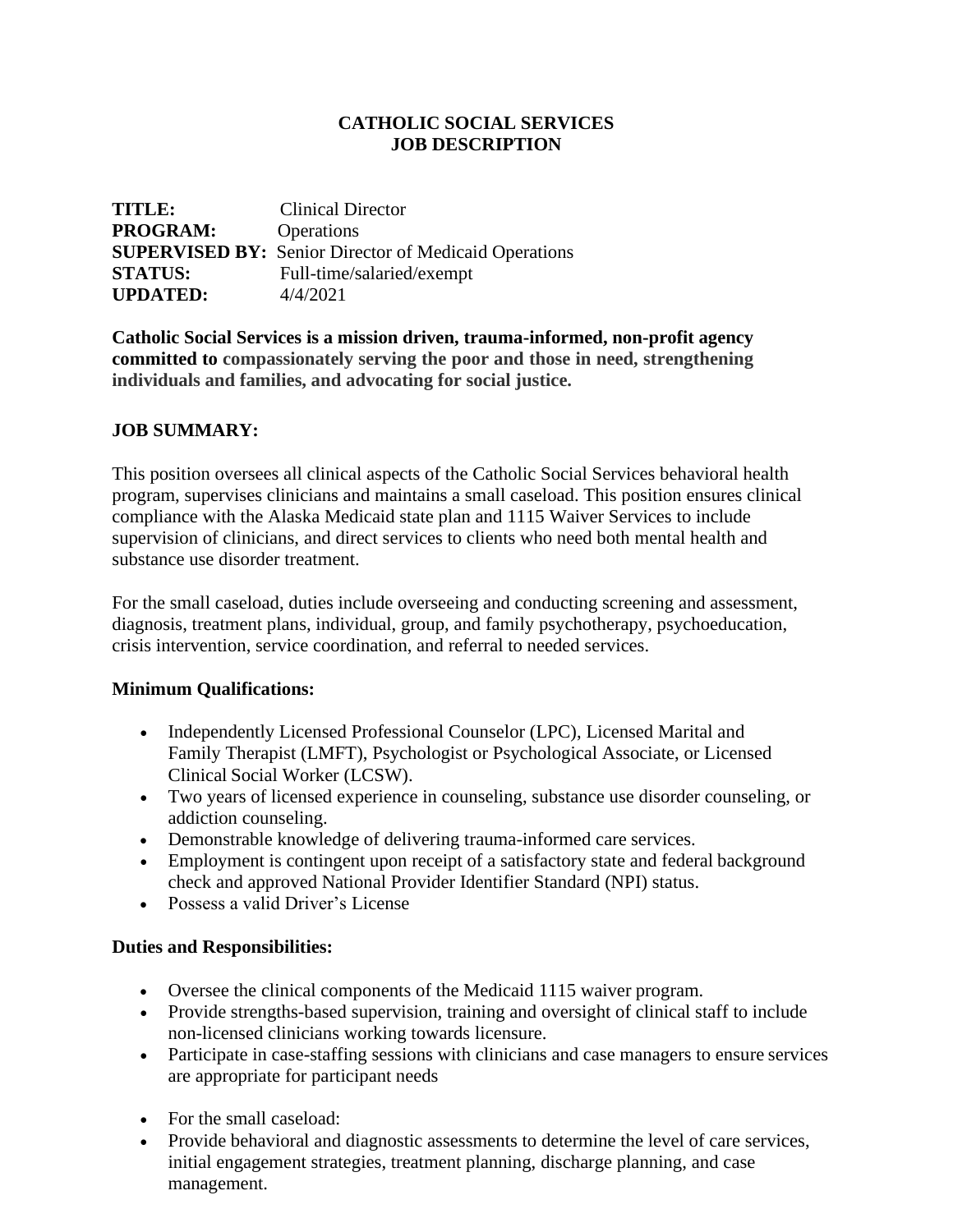- Provide individual, group, and family treatment that is strength-based, person-centered, and trauma-aware per the mission, goals, and objectives of the 1115 Waiver.
- Identify risk factors, including lethality for suicidal, homicidal, and grave disability.
- Responsible for maintaining participant records under HIPAA and record compliance guidelines.
- Responsible for completing clinical documentation in compliance with state and federal regulations, the 1115 waiver and agency policy.
- Coordinate treatment team involvement and promote engagement in consultation.
- Conduct participant referrals for additional services as medically necessary based on treatment needs for continuity of care.
- Provide advocacy and follow-up on referrals.
- Comply with required training needs to improve service delivery.
- Perform related duties as needed and assigned.

# **Knowledge and Competencies:**

- Knowledge and competency in mental health disorders, co-occurring disorders, diagnostic procedures, DSM 5, counseling techniques, group therapy, assessment skills, treatment planning, and discharge planning.
- Knowledge and competency in substance use disorder counseling and intervention techniques applied to individual, group, and family situations, including medical model.
- Knowledge and competency in emergency procedures used in case of alcohol and drug overdose.
- Knowledge of stages of alcohol and other drug withdrawal and competent in appropriate actions at each stage. Competent in assessing for participant risk factors, including lethality for suicidal, homicidal, and grave disability.
- Knowledge of Alaska State protocols for involuntary psychiatric holds.
- Competent in dealing with clients in other crises as well as a highly structured, fast-paced daily routine.
- Knowledge and competency in providing services and appropriately maintaining participant records under HIPAA and record compliance guidelines.
- Knowledge of Federal, State, and Municipal laws and regulations that regulate the treatment of alcoholism and drug addiction, including: Confidentiality 42 CFR Part 2, Client Rights, Privacy Act, Good Samaritan Act, Professional Code of Ethics, Non-Discrimination, Health Insurance Portability
	- and Accountability Act (HIPAA), Commission on Accreditation of Rehabilitation Facilities (CARF) standards
- Knowledge of cultural and spiritual values and how they relate to the disease, recovery, and wellness in Alaska Native and American Indian men and women.
- Knowledge and competency in problem-solving, stress management, project management, ethics, and team building.

## **Physical Requirements:** Ability to lift 25 lbs.

**Training Requirements:** Agency and department orientation and trainings as required. Attend all staff meetings and in-service training as required.